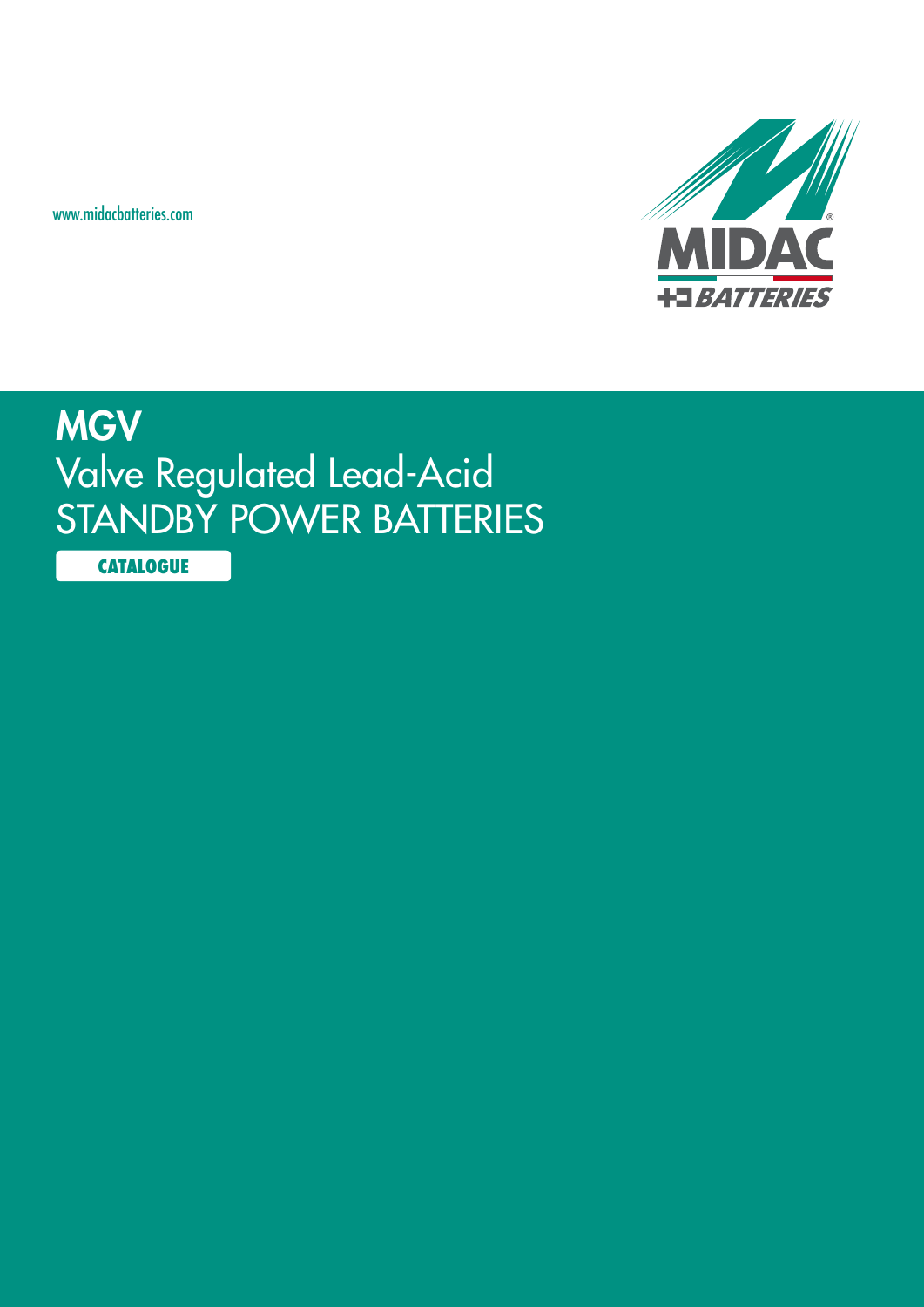# **MGV | RANGE**



#### **Advantages**

√ 12+ years Design Life √ Up to 600 deep discharge cycles √ 99%+ gas recombination efficiency

- √ Maximum charging efficiency
- √ Easy handling

#### **Main Applications**

- √ Telecommunication √ Emergency power √ Energy storage
- √ Power plants
- √ Substations
- √ UPS units
- √ Railways

#### **Standard Ref.** √ EUROBAT GUIDE

√ EN 60896-21 √ EN 60896-22 √ DIN43539-T5 √ EN 61427 √ EN 50272-2

#### **SPECIFICATION**

- 
- 
- 
- 
- 
- 
- 
- 
- 
- 
- √ Inter-cell connectors Insulated copper
- 

√ Positive plates Flat pasted plate with lead-tin-calcium grid alloy (radial design) √ Negative plates Flat pasted plate with lead-calcium grid alloy (radial design) √ Separators Microporous PVC-SiO<sub>2</sub> separators √ Container High-strength opaque ABS (option: available in Flame Retardant UL94 V0 version) √ Lid High-strength opaque ABS (option: available in Flame Retardant UL94 V0 version) √ Electrolyte GEL: SiO<sub>2</sub> gelled sulfuric acid √ Terminal Posts High-conductivity terminals with threaded insert √ Posts sealing Double sealing on HQ post finishing √ Vents One way valve with integrated flame arrestor √ Plates suspension Bottom supported √ Terminal hardware Stainless steel + cover